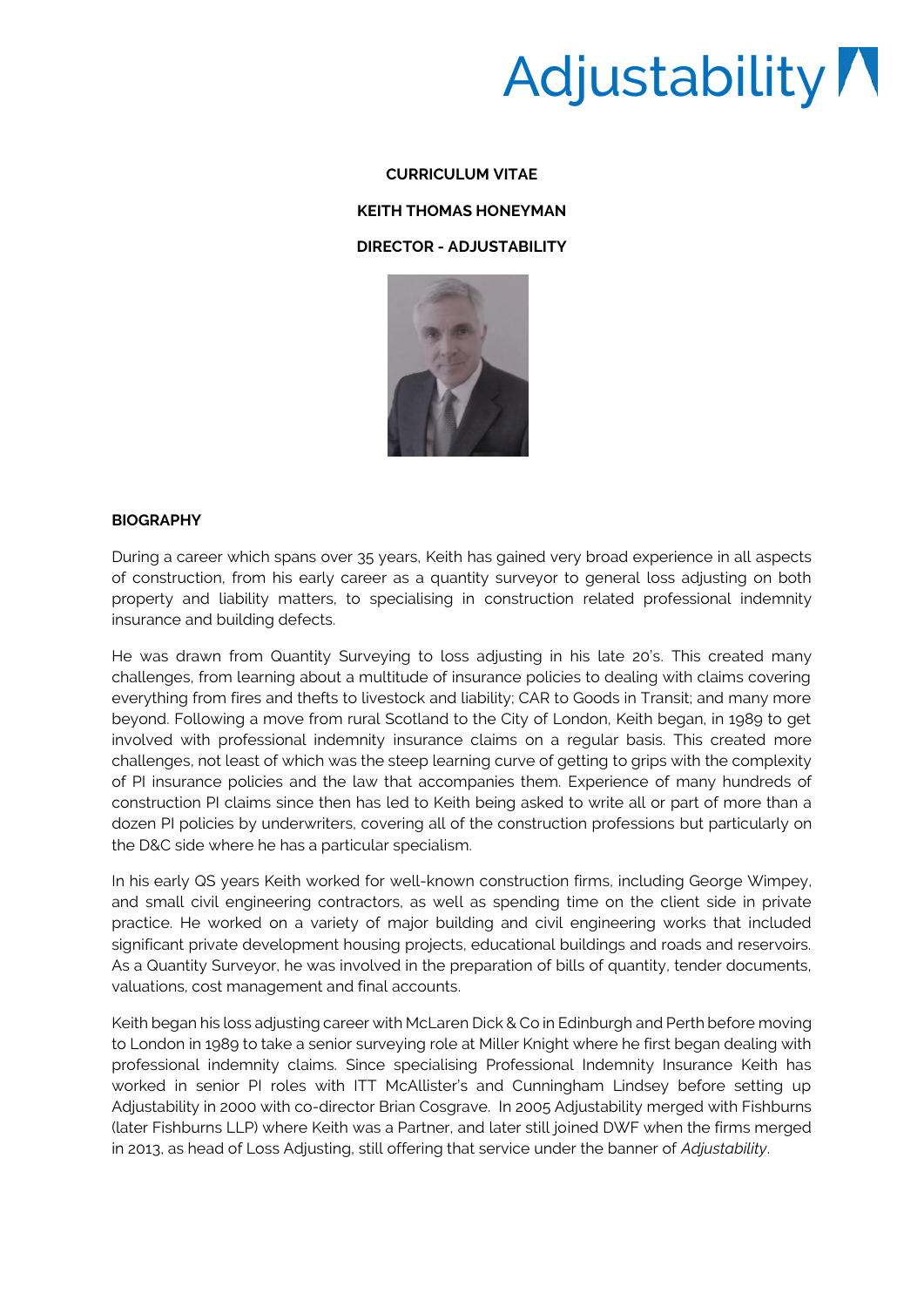

Keith and Brian left DWF LLP in 2016 to establish Adjustability Consulting Limited, where we trade as *Adjustability*.

# **Employment:**

2016 – Present - Adjustability Consulting Limited

2013 - 2016 – DWF, London, Head of Loss Adjusting

2005 – 2013 – Fishburns/Fishburns LLP, Partner

2000 – 2005 – Adjustability (UK) Limited - Director

1998 – 2000 – Cunningham Lindsey – Head of PI

1995 – 1998 – ITT McAllisters – Head of PI

1993 – 1995 – Bowman Loss Adjusters – Senior PI loss adjuster

1989 – 1993 – Miller Knight – Regional Surveyor

1985 – 1989 – McLarens – Loss Adjuster

# **SELECTION OF CLAIMS/DISPUTES**

Keith has dealt with claims throughout the UK and the Republic of Ireland as well as in Europe and the Middle and Far East. Claim values have ranged from a few thousands of pounds to many tens of millions of pounds. He has worked alone and/or in teams with lawyers and experts on these matters. He has presented his client's defence in a variety of forums from adjudication in the UK to the court of appeal in the United Arab Emirates.

Keith has an extensive knowledge of building construction and a very competent group of experts on whom he calls to assist in providing reports in the pursuit or defence of claims, He has worked with the majority of the leading law firms/legal practitioners in the area of professional indemnity law.

Keith has dealt with professional indemnity construction claims in the following sectors;

- 1. Healthcare GP surgeries, Hospitals
- 2. Education Schools, Colleges and Universities
- 3. Retail Supermarkets, Shopping Centre's, Retail Park's
- 4. Commercial Offices, mixed use developments
- 5. Residential Individual builds/large developments
- 6. Leisure Stadia, Leisure Centre's, Leisure Attractions
- 7. Infrastructure Roads, Rail, Sewers, Sea and Flood Defence systems, Power Stations, Waste Transfer Stations, Recycling Processing Plant, Sewage Treatment Works
- 8. Wind Turbines/Wind Farms